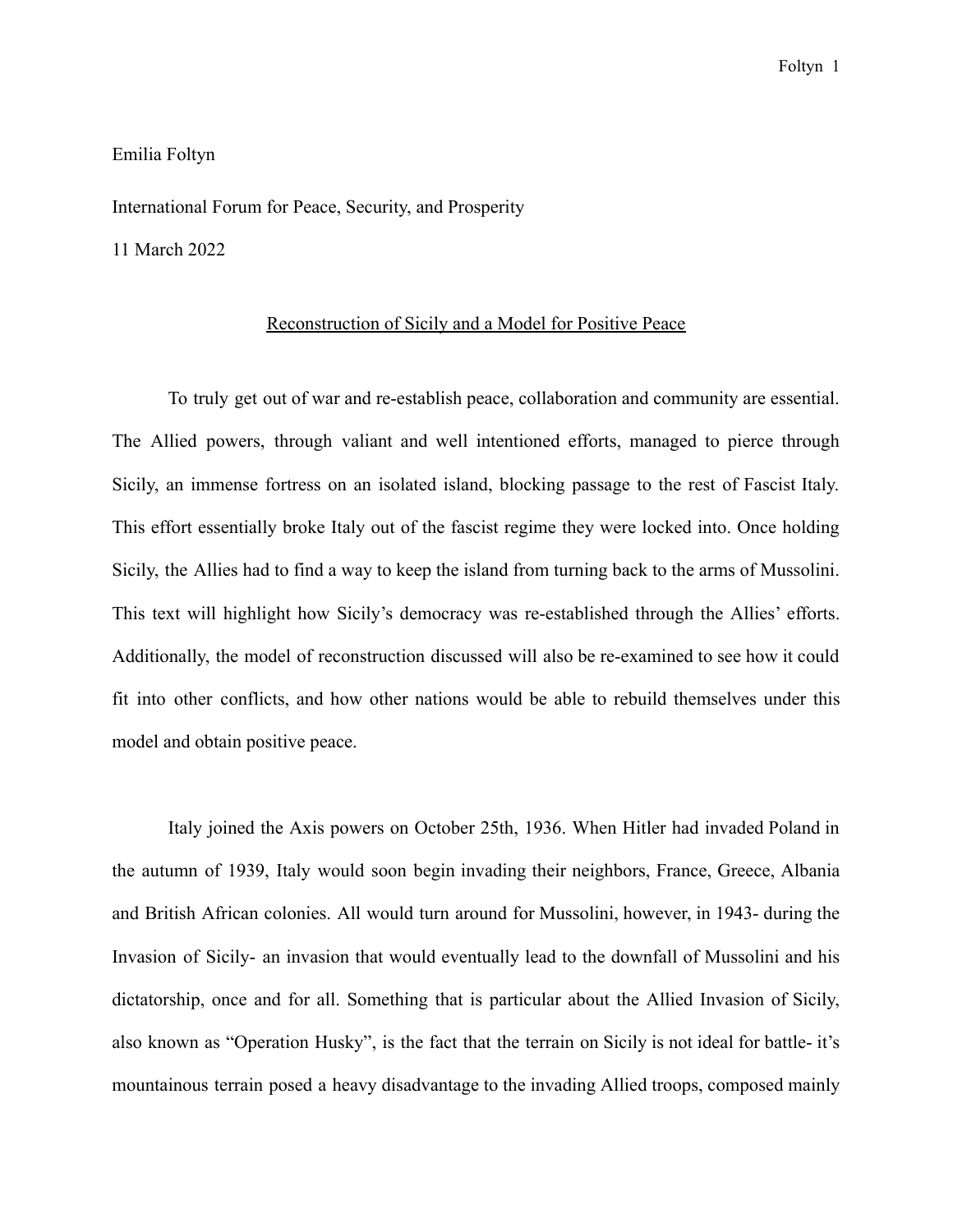of troops from the US and the United Kingdom. When the Allies had gained their victory against the Axis powers over Sicile, they continued advancing forth onto mainland Italy while establishing a democracy in Sicile. The island was a sort of experiment- a first try at a sort of reconstruction that had never been attempted before. The Allies soon got to work, specifically the British and the Americans. Created in January of 1943, the Allied Military Government was established, with a goal to help Sicilians, keep the terror of Fascism out of their sights and let positive peace prevail (Brown).

Because Fascism's entire ideology revolves around the refusal of peace, it was essential for the AMG to reintroduce law and order back into Sicilian society. Their first order of business was to relieve Italian military officers from their duties serving in civil governance, getting rid of the old fascist, militaristic way of ruling. They would then begin to restore Italy's freedom, reforming it in order to sustain peace. Sicilians were eager to help, as they were tired of their government and of the ruthlessness of war (Brown). Americans would bring in American-Italians to help govern the AMG, the British forces supplying personnel who had previously served in government in North Africa, but it was the Italian-Americans in particular who would play a crucial role in the operation, as this was their native country after all (Brown). They had knowledge of the people, their behaviors, cultures and were ready to help their fellow *fratelli* and *sorelli* (brothers and sisters). This government would also be responsible for the food crisis, helping with shortages and getting the Sicilian community back on track. Law and order would be maintained by specially trained CAPOs, an acronym of Civil Affairs Police Officers, to train the *Carabinieri*, a national police force loyal to the monarchy (Arma Dei Carabinieri).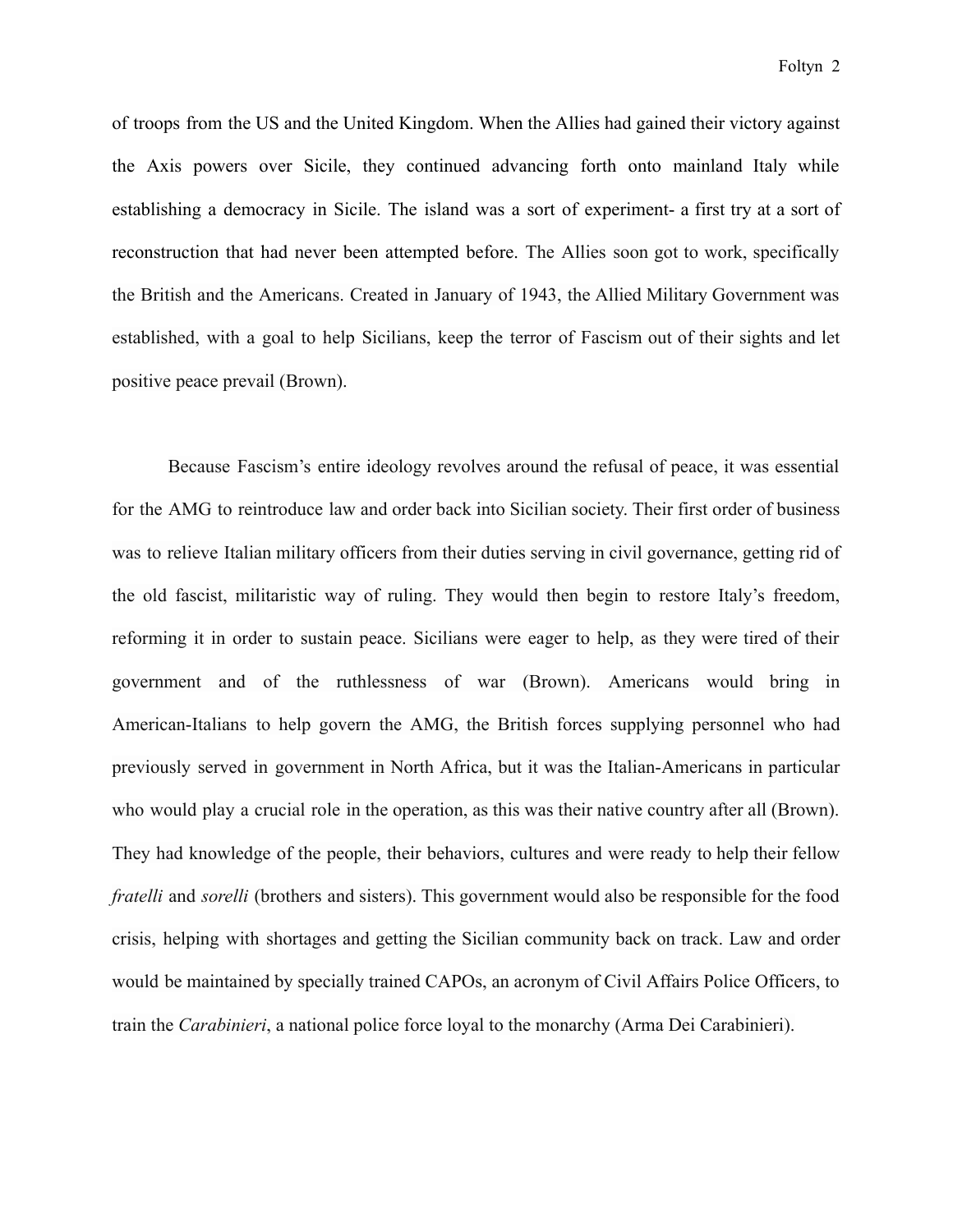When it came to finally putting this all into motion, there would have to be an effort to encourage civil and military cooperation. As the mission began, Churchill and Roosevelt would make their address to the country; "The time has now come for you, the Italian people to consult your own self-respect and your own interests and your own desire for a restoration of national dignity, security and peace. The time has come for you to decide whether Italians shall die for Mussolini and Hitler – or live for Italy and for civilization"(Brown). This message struck a chord with the people of Sicily, and they began to regard the Allied powers as liberators, not occupiers. With welcoming arms, they shared wine and began looking forward to a new Italy, built on cooperation between civilians and military forces.

Italians began to barter with the American and British troops, trading honestly and helping Italy's economy build back up. The Allies would also help rebuild factories, highways as well as railroads faster than originally thought possible due to the collaboration between the citizens and allies. Ports were repaired and restored, which began bringing in more tons of produce than the port of New York at the time (*Critical Past*)! The food shortage was saved by the flour imports mixed with local ingenuity, as bakeries quickly churned out food for the population. This sort of collaboration brought a sense of comradery between the two groups, making working together easier and getting the country back on track.

The rebuilding effort was also a major success. Offered wages and a promise to help reconstruct their country (*Critical Past*), Sicilians eagerly threw themselves at the opportunity. Italians worked hard alongside American soldiers, deepening their sense of solidarity through their shared reconstruction work. Englishmen worked with Indian soldiers as well, blowing up the shelled wreckage caused by German bombardements (*Critical Past*). All citizens of Sicily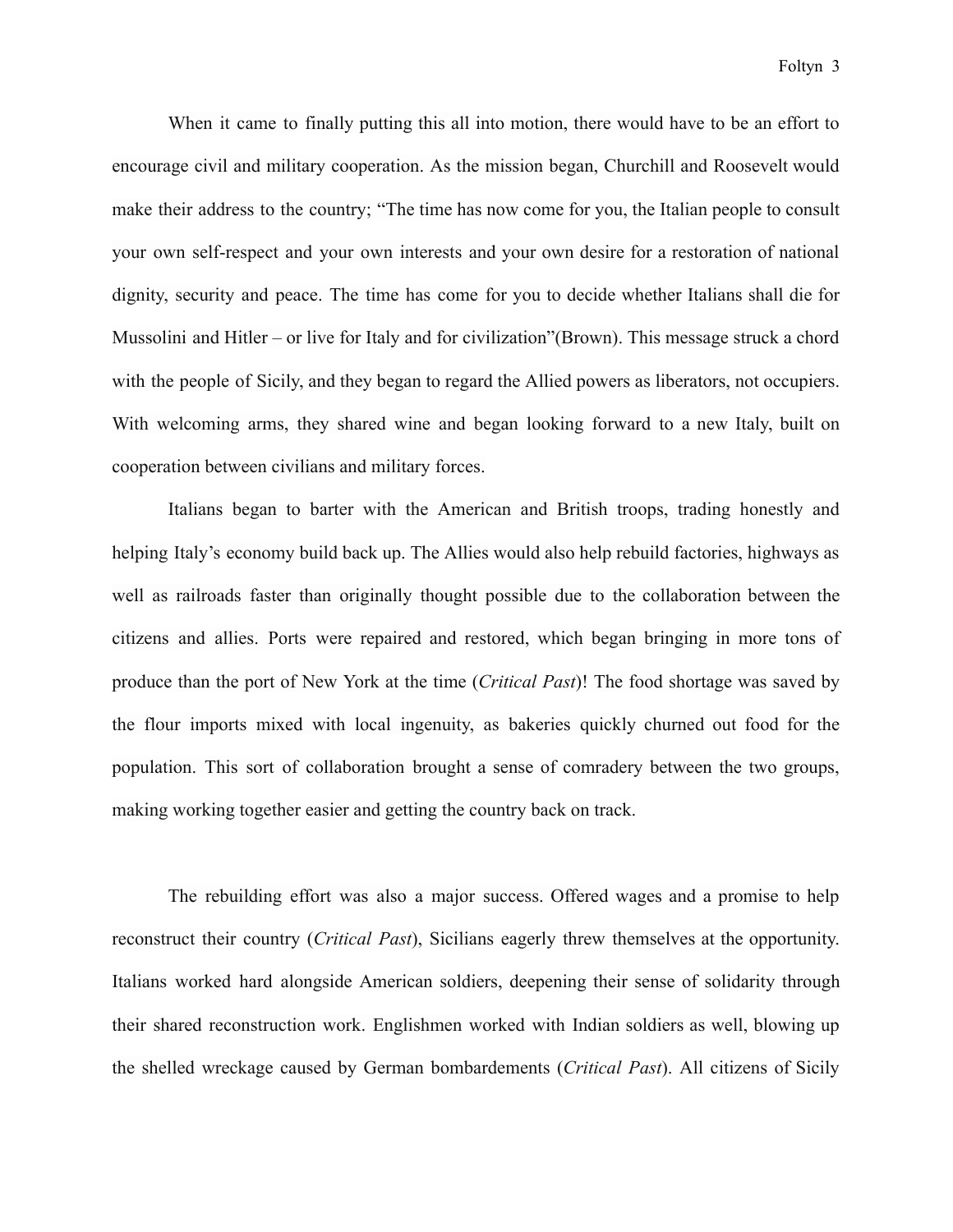would help clean the streets- Men, women, children as well. It was safe to say that the reconstruction effort was a major success.

As the Allies captured more of Italy's territory from the Axis, they would continue introducing the same model of government to the newly acquired regions, stretching the rebuilding and democratization effort to more people. This successful model of reconstruction would be copied and executed even better than the first, particularly in France.

When touching the subject of reconstruction, countries should be very aware that they must not intervene too much. In post-conflict regions, the local governments should be able to, through self-determination, regroup and rebuild their government. Countries should keep in mind that they should not overstep in the reconstruction process, as it may infringe on the nation's sovereignty. When talking about Post-Conflict Economic Reconstruction, the definition that comes to mind is "the consolidation of peace and security and the attainment of sustainable socio-economic development in a war-shattered country"(Tzifakis). To achieve this, we need positive peace. Johan Galtung describes the distinctions between positive and negative peace. Negative peace would be the absence of violent conflicts- but not conflict in general, whereas positive peace would be establishing democracy with the total absence of violence, systemic changes and improvement of society as a whole (Singh Grewal).

Something of note is the reason why the Italians in Sicily were able to reconstruct their society so successfully. I propose my main thesis- the Allied Military Government succeeded because the island natives played a key part in the reconstruction effort. Additionally, the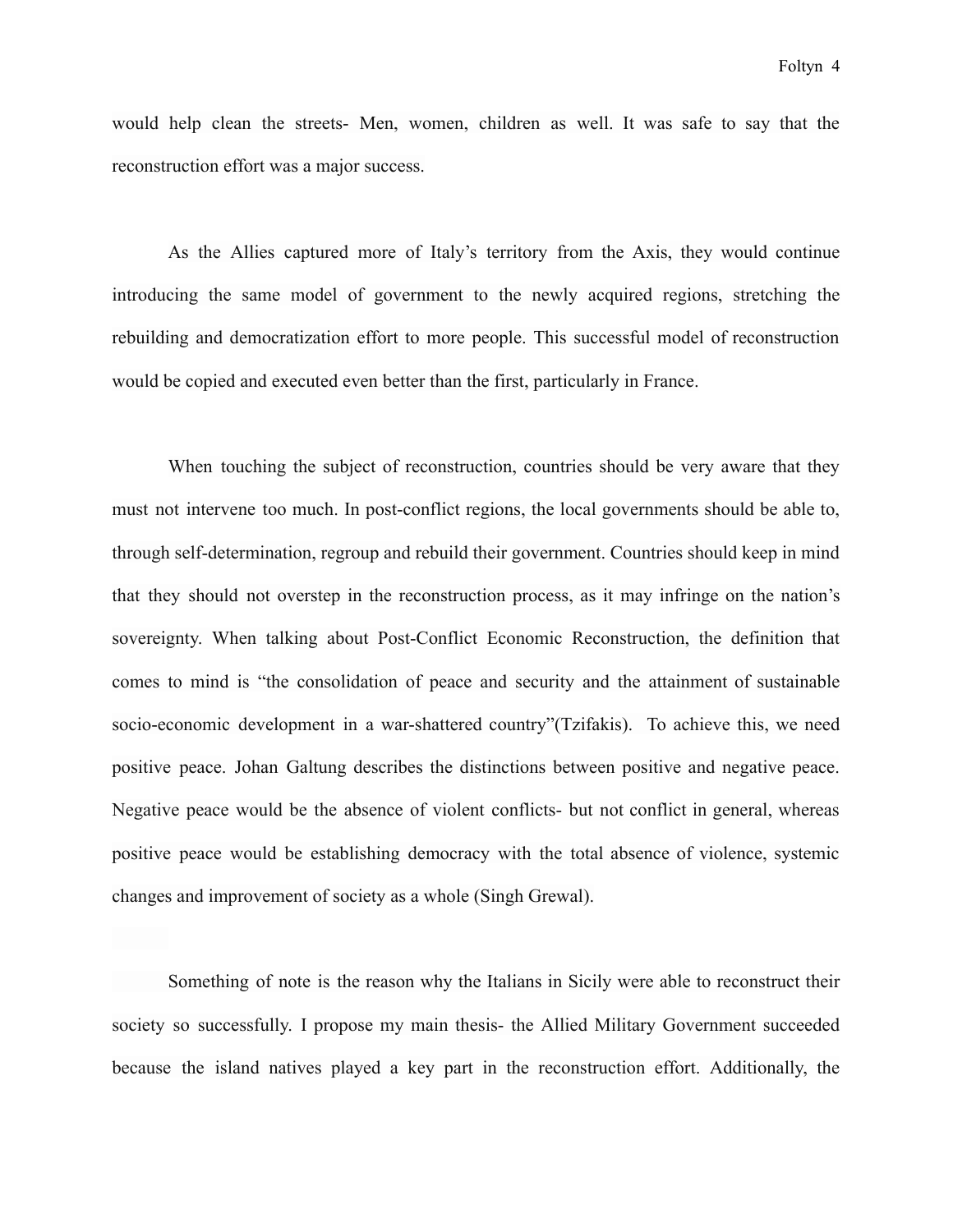Italian-Americans flown into Sicily had already significant knowledge of their culture and heritage- they were a crucial intermediary between the Allied forces and the civilians. This is how the two groups managed to communicate, seeing as the Italian and English languages and cultures are very different.

Applying it to a different nation would require meticulous planning and a deep understanding of the country's history. Without this knowledge, the process of reconstruction could backfire, instilling negative peace instead of positive one, seeing as their society wouldn't have actually changed, instead just slightly modified with previous wars left unaccounted for. It is estimated that "57 percent of all countries that suffered from one civil war [between 1945-2009] experienced at least one conflict thereafter"(Walter), which only shows that this is why the reconstruction process is so crucial. Another finding is that "High Positive Peace countries are more likely to maintain stability, adapt and recover from shocks as they overcome challenges" (Institute for Economics and Peace), which would be difficult for a nation who has reconstructed itself without accounting for the delicate historical intricacies. Civilians may revert to the same conflict when their country is faced with a challenge or controversy, restarting and lighting tensions anew. From these two facts, we can deduce that a post-conflict nation is more likely to relapse when there is no positive peace established within their reconstruction effort.

In conclusion, the Allied Military Government was successful in their reconstruction due to their attention to detail. By recruiting Italian-Americans familiar with their home country, their history was not ignored and therefore could communicate effectively and reinstate order. We must never forget the history and mistakes humanity has made in the past, as well as previous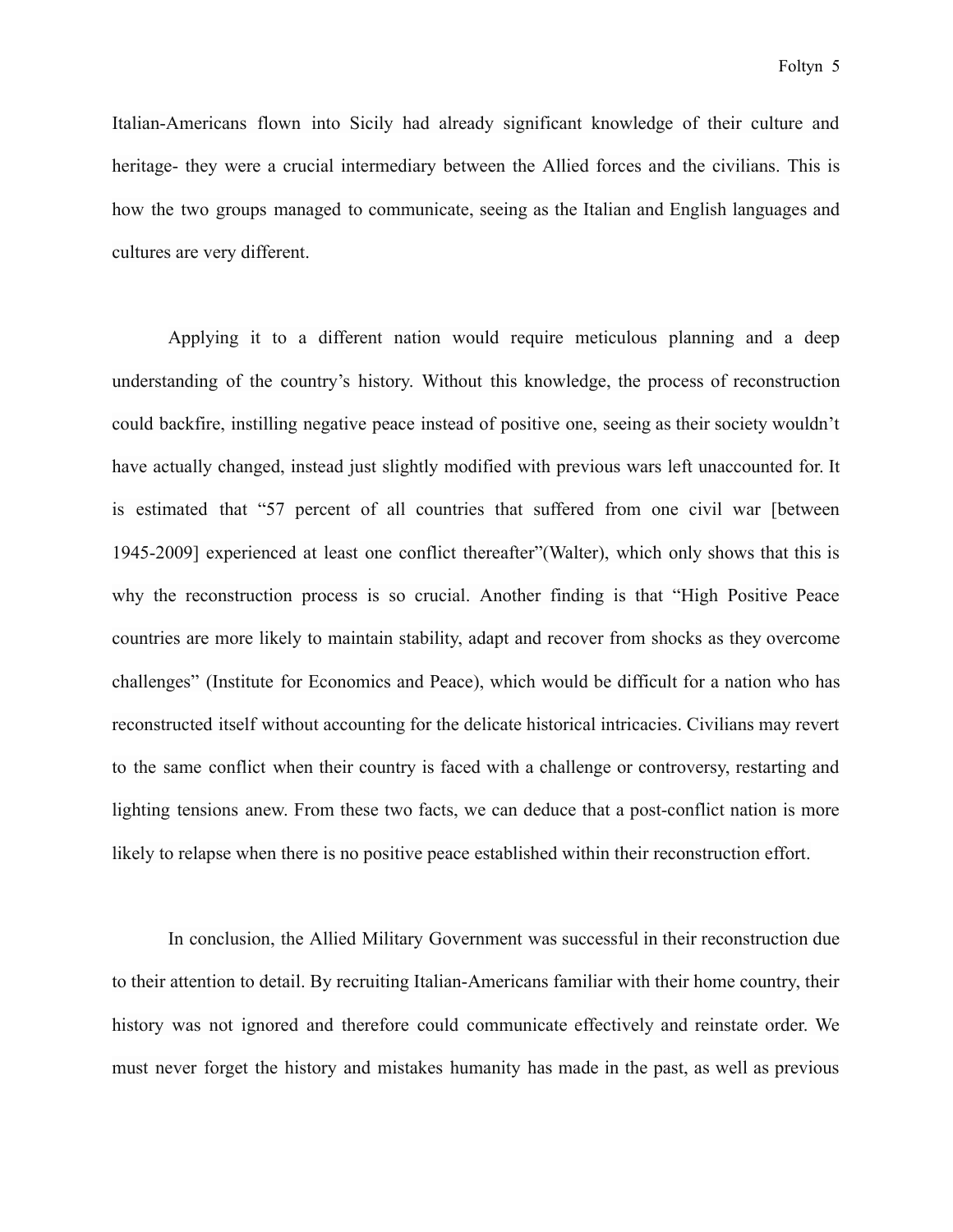accomplishments. The AMG also was successful due to the willful cooperation of the civilians and their self-determination. The Allies knew when not to overstep and chose to work together with the Sicilians rather than for them. All of this amounted to the creation of a positive peace, as systems truly changed from their former fascist state.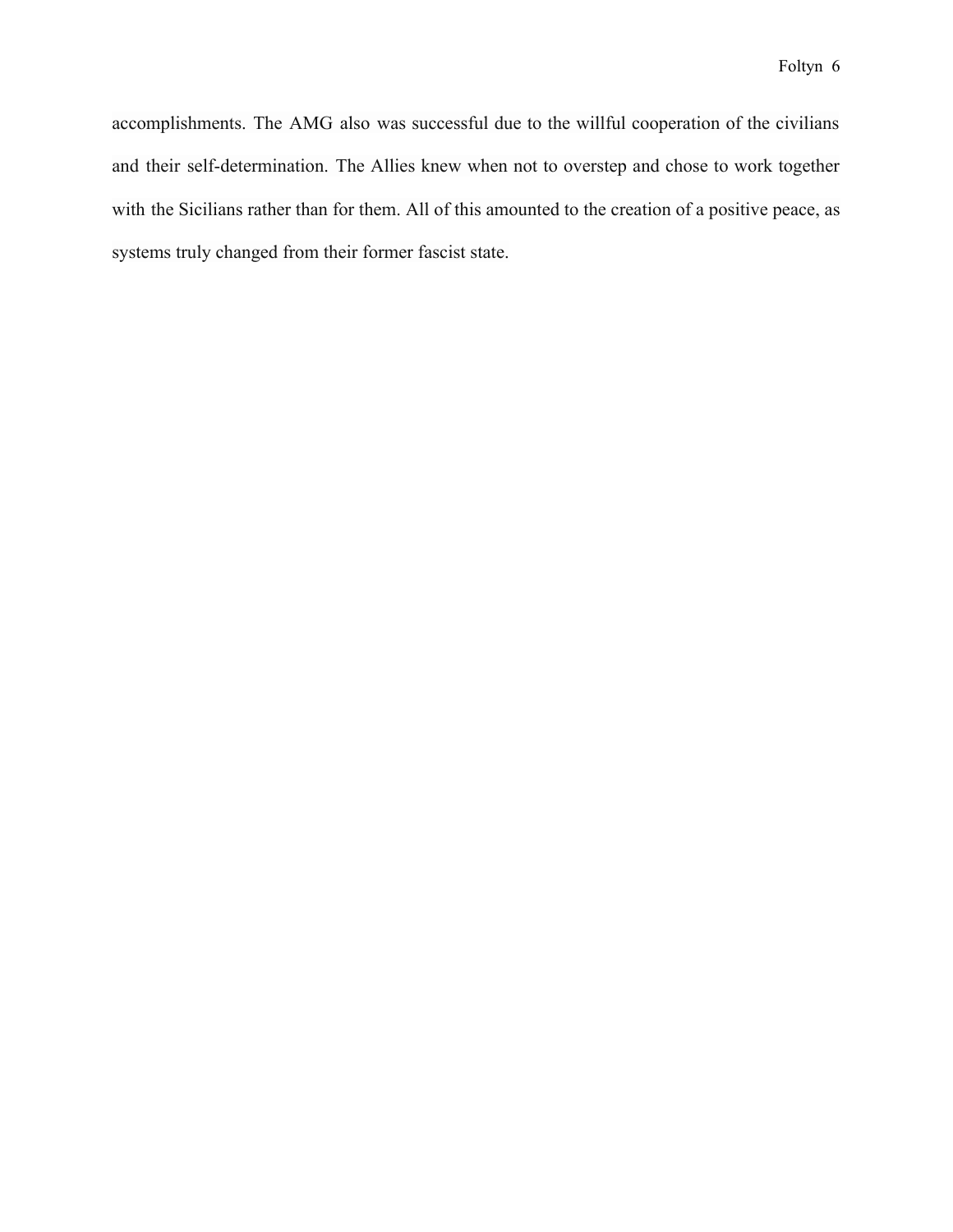## Works Cited

"Allied Military Government working to provide medical care and food to Italians in liberated parts of Italy during World War II", *Critical Past*, Copyright 2022, [https://www.criticalpast.com/video/65675035964\\_relief-works-by-AMG\\_medical-checku](https://www.criticalpast.com/video/65675035964_relief-works-by-AMG_medical-checkup_food-distribution_harbor-rebuilt_making-bread_officials)

[p\\_food-distribution\\_harbor-rebuilt\\_making-bread\\_officials](https://www.criticalpast.com/video/65675035964_relief-works-by-AMG_medical-checkup_food-distribution_harbor-rebuilt_making-bread_officials), Accessed 23 February, 2022

Arma Dei Carabinieri, "The ancient Corps of the Royal Carabinieri..", *Ministero Della Difesa*, 2021 Arma Dei Carabinieri, http://www.carabinieri.it/multilingua/en/the-ancient-corps-of-the-royal-carabinieri- 898e [145c18314ef1bcd033c6dde57744,](http://www.carabinieri.it/multilingua/en/the-ancient-corps-of-the-royal-carabinieri-_898e145c18314ef1bcd033c6dde57744) Accessed March 9, 2022

Brown, "To bury the dead and feed the living", Canadian Military History, Summer 2013, [http://www.canadianmilitaryhistory.ca/wp-content/uploads/2013/07/3-Brown-AMG-in-Si](http://www.canadianmilitaryhistory.ca/wp-content/uploads/2013/07/3-Brown-AMG-in-Sicily.pdf) [cily.pdf](http://www.canadianmilitaryhistory.ca/wp-content/uploads/2013/07/3-Brown-AMG-in-Sicily.pdf), Accessed 23 February, 2022

*Critical Past*, "The Allied Military Government (AMG) begins immediate efforts to cleanup and rebuild Liberated areas of Sicily in World War II." *Critical Past LLC*, Copyright 2022, [https://www.criticalpast.com/video/65675035963\\_reconstruction-after-World-War-II\\_buil](https://www.criticalpast.com/video/65675035963_reconstruction-after-World-War-II_building-roads_removing-wastes_destroying-wrecks)

[ding-roads\\_removing-wastes\\_destroying-wrecks](https://www.criticalpast.com/video/65675035963_reconstruction-after-World-War-II_building-roads_removing-wastes_destroying-wrecks), Accessed 23 February, 2022

*Critical Past*, "Efforts of the Allied Military Government to restore normalcy in the lives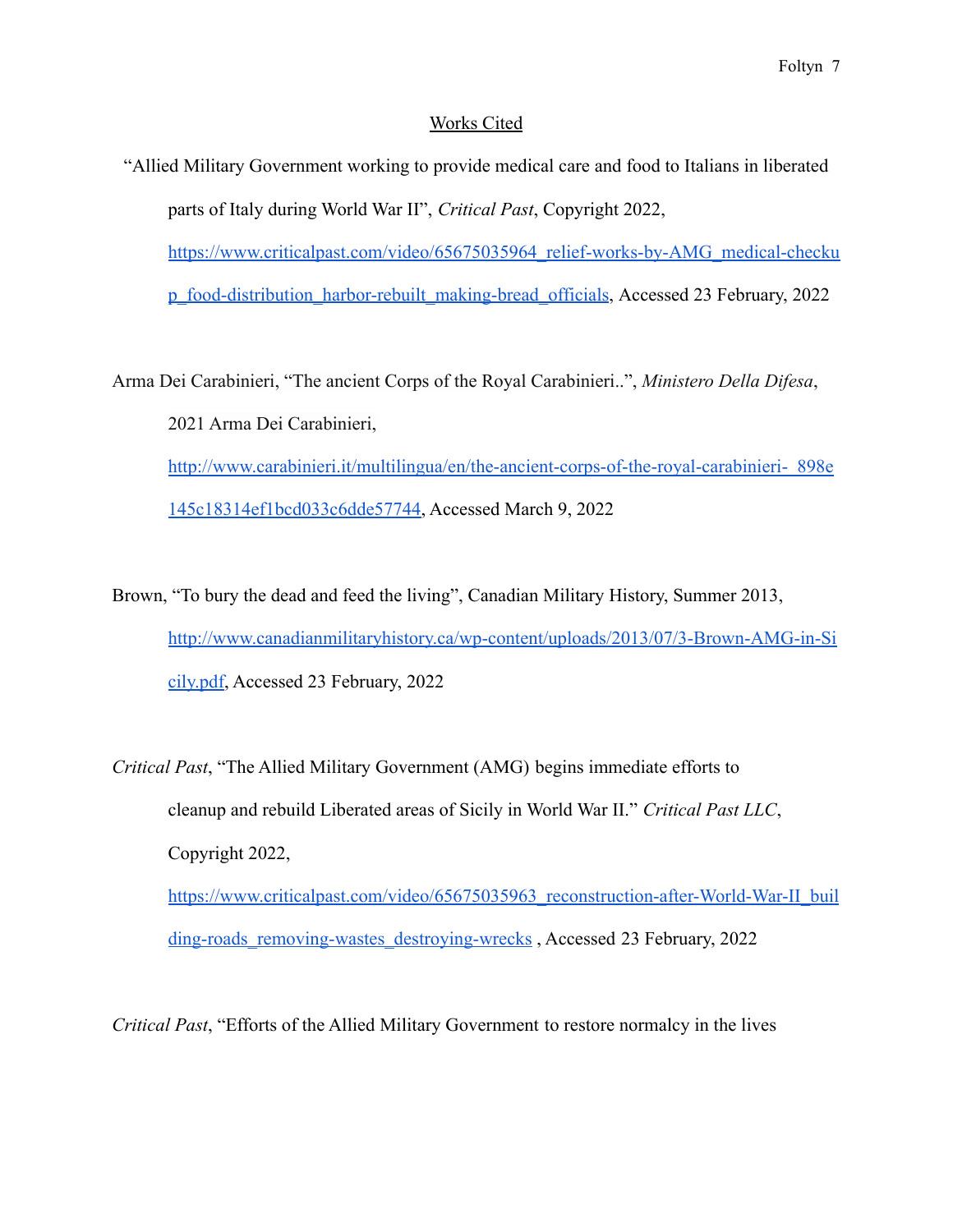of Italians during World War II", *Critical Past LLC*, Copyright 2022, [https://www.criticalpast.com/video/65675035966\\_Italy-after-World-War-II\\_Allied-Milita](https://www.criticalpast.com/video/65675035966_Italy-after-World-War-II_Allied-Military-Govt_new-currency-notes_US-soldiers_power-plant_trains) [ry-Govt\\_new-currency-notes\\_US-soldiers\\_power-plant\\_trains](https://www.criticalpast.com/video/65675035966_Italy-after-World-War-II_Allied-Military-Govt_new-currency-notes_US-soldiers_power-plant_trains), Accessed 23 February,

2022

Foot, Hibbert, "Benito Mussolini". *Encyclopedia Britannica*, Published 25 Jul. 2021,

[https://www.britannica.com/biography/Benito-Mussolini,](https://www.britannica.com/biography/Benito-Mussolini) Accessed 20 February 2022.

The Institute for Economics and Peace, "Positive Peace Report 2016", The Institute for

Economics and Peace, Published August 2016, 2022,

[https://reliefweb.int/sites/reliefweb.int/files/resources/Positive%20Peace%20Report%202](https://reliefweb.int/sites/reliefweb.int/files/resources/Positive%20Peace%20Report%202016.pdf)

[016.pdf,](https://reliefweb.int/sites/reliefweb.int/files/resources/Positive%20Peace%20Report%202016.pdf) Accessed March 6, 2022

Tzifakis, "Post-Conflict Economic Reconstruction", *Encyclopedia Princetoniensis*, Copyright 2022 The Trustees of Princeton University, <https://pesd.princeton.edu/node/586> , Accessed March 6, 2022

Singh Grewal, "Johan Galtung: Positive and Negative Peace", Published 30 August 2003, [http://www.activeforpeace.org/no/fred/Positive\\_Negative\\_peace.pdf](http://www.activeforpeace.org/no/fred/Positive_Negative_peace.pdf), Accessed 7 March, 2022

United States Holocaust Memorial Museum, "Italy", *Holocaust Encyclopedia*,

<https://encyclopedia.ushmm.org/content/en/article/italy>, Accessed 7 March, 2022

Walter, "Conflict Relapse and the Sustainability of Post-Conflict Peace", The World Bank,